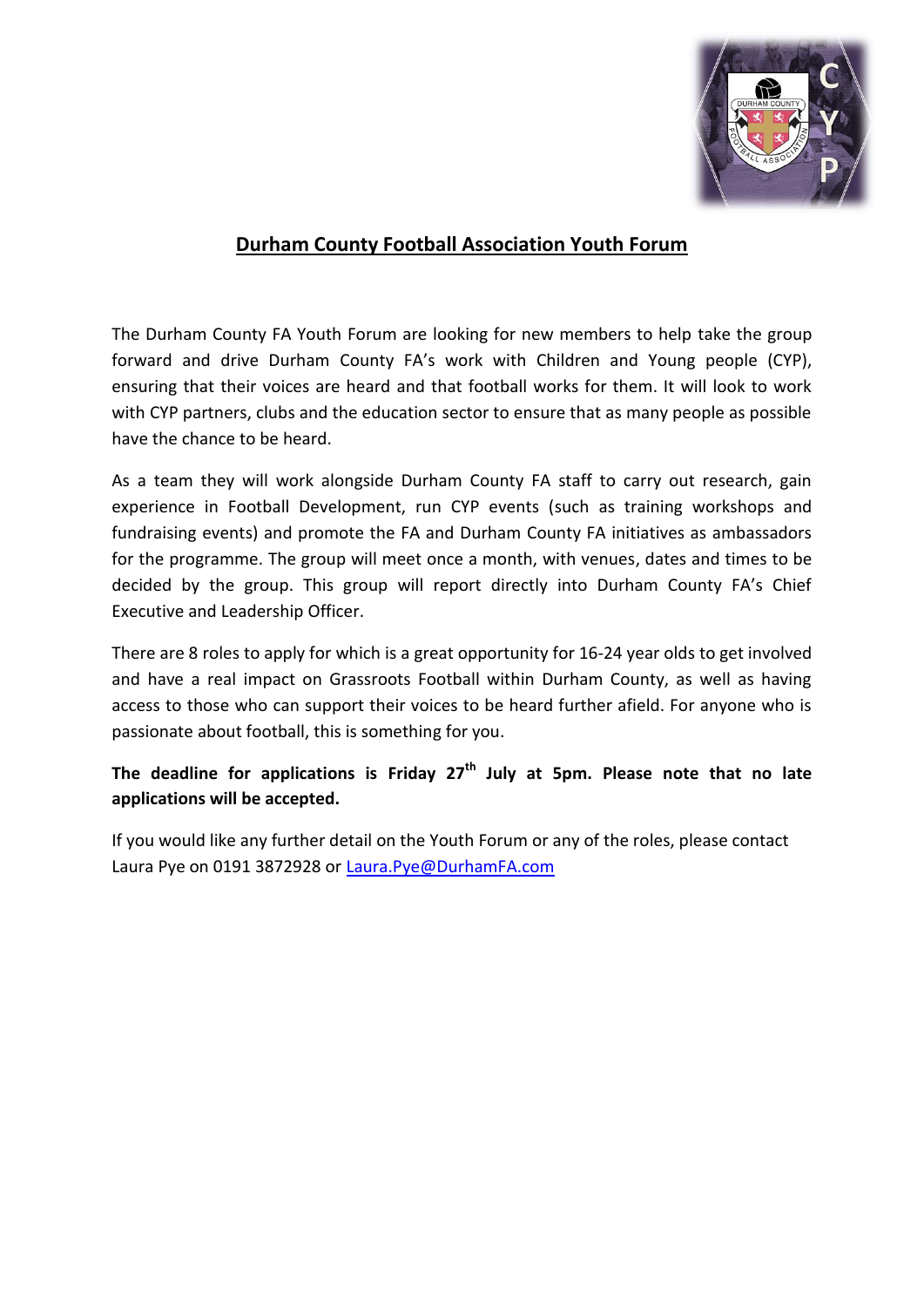

# **Durham County FA Youth Forum**

## **Role Descriptions**

## **VICE CHAIRPERSON**

This role will be additional to one of the below officer's roles.

The Vice Chairperson will assist the chair with facilitating meetings, this includes taking minutes from all meetings and distribute amongst members. They will be expected to deputise in the chairperson's absence. They will also represent the Youth Forum at occasions such as the IAG and Council meetings.

The candidate should have experience leading a team and being able to communicate effectively with both adults and children. The candidate should act as a positive role model, be organised & punctual and able to work to deadlines. The candidate should have experience or be confident when presenting to large groups and able to offer support to younger/less experienced team members. The candidate should be competent in using IT programmes such as Word, Excel and PowerPoint. **Links – DCFA Leadership Officer /Chairperson**

## **MARCOMMS OFFICER**

The MarComms Officer will be expected to raise awareness of the Youth Forum and their role. They should be able to promote Youth Forum events and projects and be able to manage social media. Whilst on the Youth Forum the officer is to put together a communications plan (they will be supported with this).

The candidate is expected to have experience in media and or marketing and promotion. The candidate should have a good knowledge of social media and how it should and shouldn't be used. It is desirable for the officer to have some experience in filming/photography/editing footage. The officer must be able to work under pressure and meet deadlines.

## **Links – DCFA MarComms Officer/Chairperson**

## **REFEREES OFFICER**

The Referees Officer would represent the view of young referees within the county. They would liaise with the CFA Referees Officer to provide refereeing opportunities as well as CPD events for young referees within the leadership programme.

The candidate would need to be an active Referee, who is either in the Referees Academy or looking to do so. The candidate is expected to have good communication & organisations skills and must be able to work deadlines.

**Links – DCFA Referees Officer /Referees Academy/ RA-FA Youth Council/Chairperson**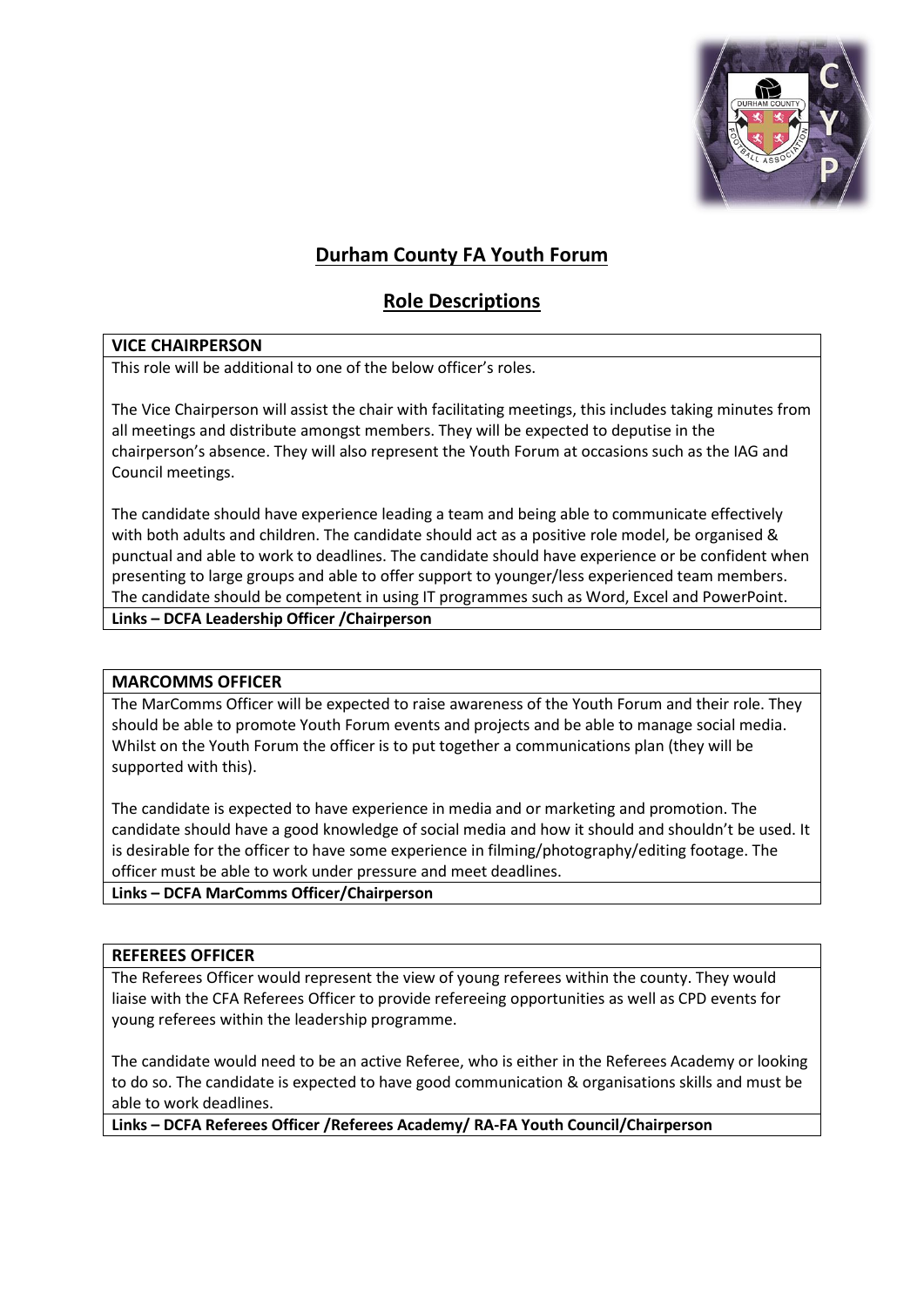

## **FUNDING OFFICER**

The Funding Officer, supported by CFA staff will be asked to manage a small budget. They will be assigned the responsibility of bringing in funding from external sources to support the development of projects. They will coordinate kit and resource orders as well as source funding to support with CPD courses.

The candidate is required to have some experience/knowledge in submitting funding bids as well as managing budgets. The candidate should have some knowledge of local/national funding streams that could support the Youth Forum's work. The candidate must be able to work under pressure and meet deadlines.

**Links – DCFA Funding Officer/Chairperson**

#### **CLUB LIAISON OFFICER**

The Club Liaison Officer is required to promote the Leadership programme within FA Charter Standard clubs. They will also be expected to deliver presentations to clubs in order to recruit new young leaders. The officer will be expected to monitor young leaders' hours on behalf of clubs who do not have the capacity to manage the programme themselves.

The candidate is expected to have knowledge of the FA Charter Standard Club programme as well as a good knowledge of the Leadership programme and how it is delivered in clubs. The candidate is expected to have experience working with children and young people and good communication & organisational skills.

#### **Links – DCFA Club Development Officer/Chairperson**

#### **FUTSAL OFFICER**

The Futsal Officer is required to increase the opportunities within Futsal by providing CPD within the Leadership programme as well as offering volunteering opportunities for young leaders within Futsal initiatives in Durham County.

The candidate is expected to have a good knowledge/understanding of Futsal and the initiatives ran in Durham County. The candidates are expected to have good communication & organisations skills and must be able to work deadlines.

**Links – DCFA Futsal Officer /Chairperson**